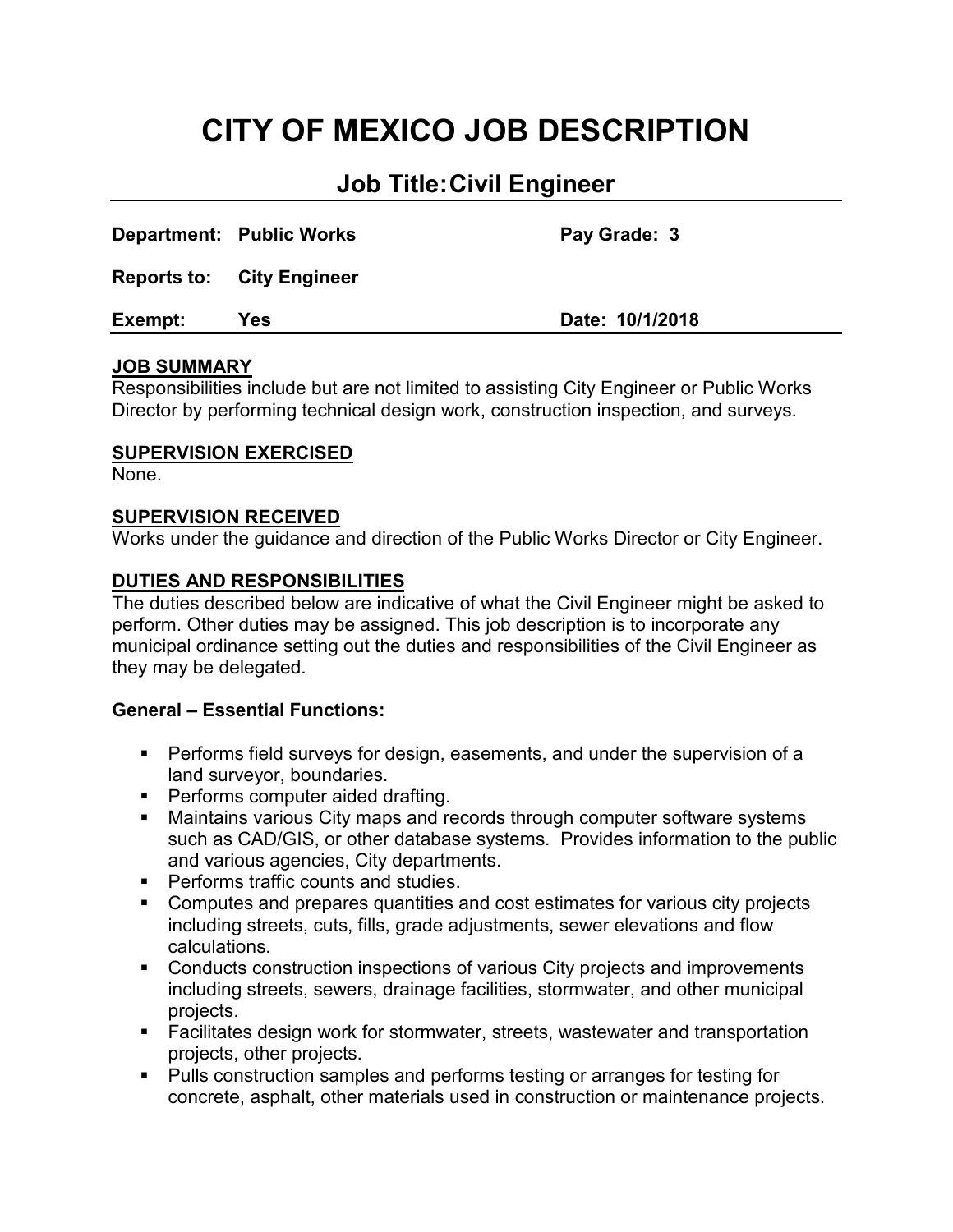- Supports other City departments with technical guidance and plans.
- **ISSUES and inspects permits for work on City right of ways.**
- **Coordinates with other federal, state, and local agencies.**
- Administers and enforces the City's storm water management ordinance.
- **Provides project management and administration of City projects as assigned.**
- **Supports MS4 permit process and inspection.**
- **Supports and manages floodplain administration.**
- **Prepare and evaluate on a yearly basis condition of streets, and priority of** projects.

#### **Marginal Functions:**

**Performs all other related duties as assigned.** 

#### **Material and equipment used:**

- Personal computer, word processing, spreadsheet, database software, drafting and design software, laser printer, calculator, telephone, copy machine, fax machine, car, truck, SUV.
- Plotter, surveying equipment, total station, GPS equipment, digital camera, material testing equipment, traffic counting equipment, sewer monitoring equipment.

#### **QUALIFICATION REQUIREMENTS**

To perform this job successfully, an individual must be able to perform each duty satisfactorily. The requirements listed below are representative of the knowledge, skill and/or ability required at the time of hire or for the continuation of employment. They represent the minimum requirements necessary.

#### **Required Education and/or Experience:**

- High school diploma or equivalent. Bachelor's degree from a four-year college or university; or equivalent combination of education and experience.
- **Degree in Engineering or related field.**
- **Must have excellent driving record.**
- **Successful completion of a drug screening test.**
- **Must have an excellent work history and attendance record.**

#### **Preferred Education and/or Experience:**

- Six years related experience and/or training; or a Bachelor's degree from a college or university plus two years of experience, or equivalent combination of education and experience.
- Survey experience.

#### **Certifications, Licenses, and Other Requirements:**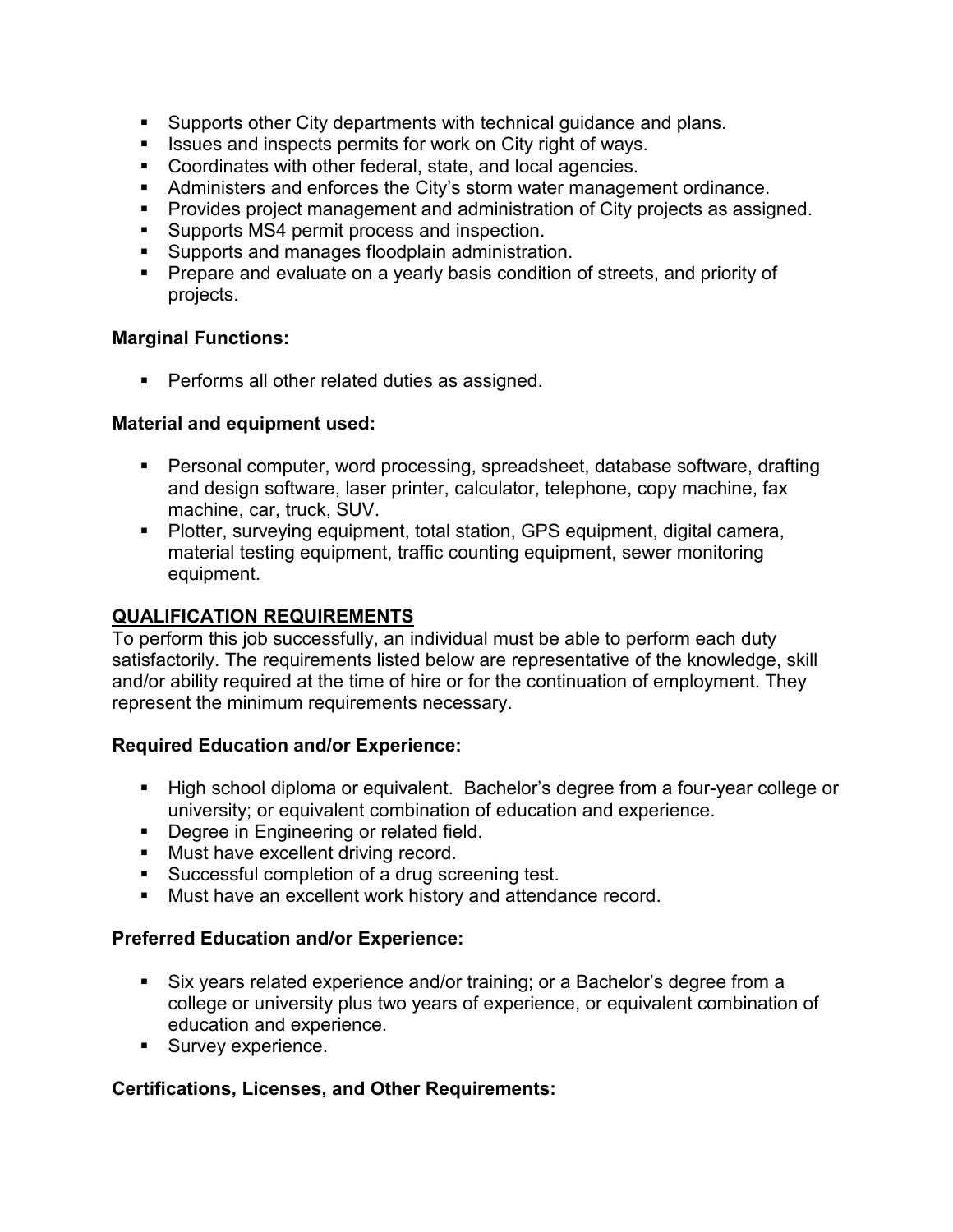- Valid driver's license
- Successful completion of Missouri Fundamentals of Engineering exam within 6 months of hire.

### **Skills and Abilities:**

- Ability and willingness to learn new skills as needed.
- Ability to comprehend and follow both written and oral instructions.
- Ability to present/communicate effectively and tactfully with others.
- Ability to work independently and with a team.
- Knowledge of engineering software such as Intelli-Cad, Carlson, hydrology software, etc.
- Knowledge of general engineering principles in the transportation, environmental, geotechnical, and structural disciplines
- Knowledge of materials, methods, and the tools involved in the construction or repair of public facilities.
- Knowledge of design techniques, tools, and principles involved in production of engineering reports, plans, and specifications.
- **Proficiency with typical office software such as Microsoft Office.**
- React competently and manage emergency situations.

#### **Language Skills:**

- Ability to communicate effectively in both written and verbal form.
- Ability to communicate effectively, tactfully, and persuasively with other City employees and the general public in difficult situations.
- Ability to prepare and present technical reports and recommendations.
- Ability to speak, read and understand English.
- React competently in emergency situations.

## **Mathematical Skills:**

 Ability to perform ordinary accounting, engineering and mathematical procedures in standard practical applications is required.

## **Reasoning Skills:**

- Ability to define problems and discern solution alternatives.
- **Ability to organize time and resources.**
- Ability to think quickly and adapt.
- **Ability to use good judgement.**

## **PHYSICAL AND WORK ENVIRONMENT**